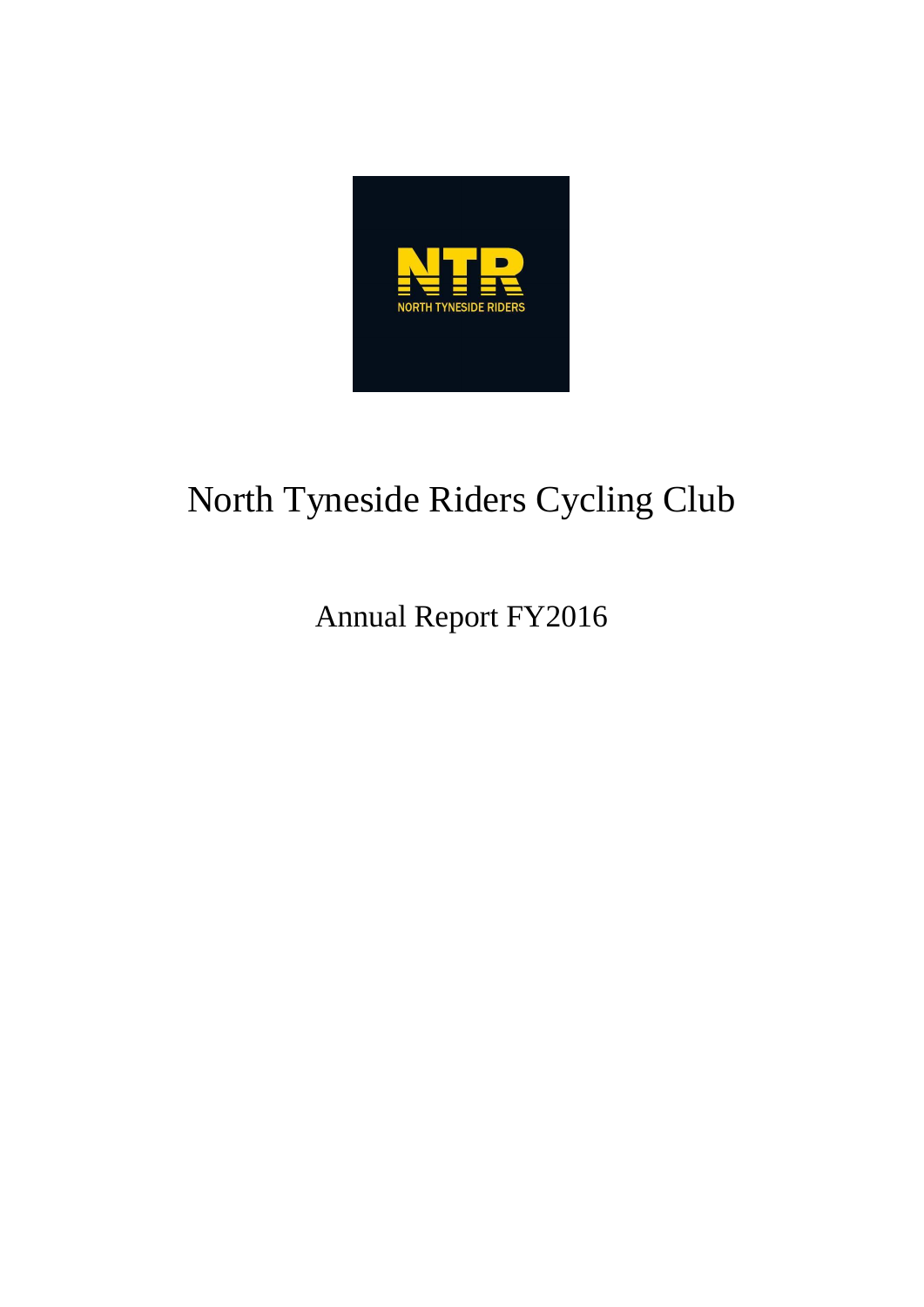# **1. NTR CC Mission Statement and Objectives**

#### Mission Statement

The mission of North Tyneside Riders Cycling Club (NTR) is to promote cycling within the North East of England by providing a safe and inclusive environment for the development of cyclists of all ages and abilities.

# **Objectives**

The objectives of NTR are to:

- a. Provide a wide range of cycling activities covering all ability levels
- b. Provide suitably qualified ride leaders and coaches accredited to British Cycling standards
- c. Provide the support and facilities to allow all riders to develop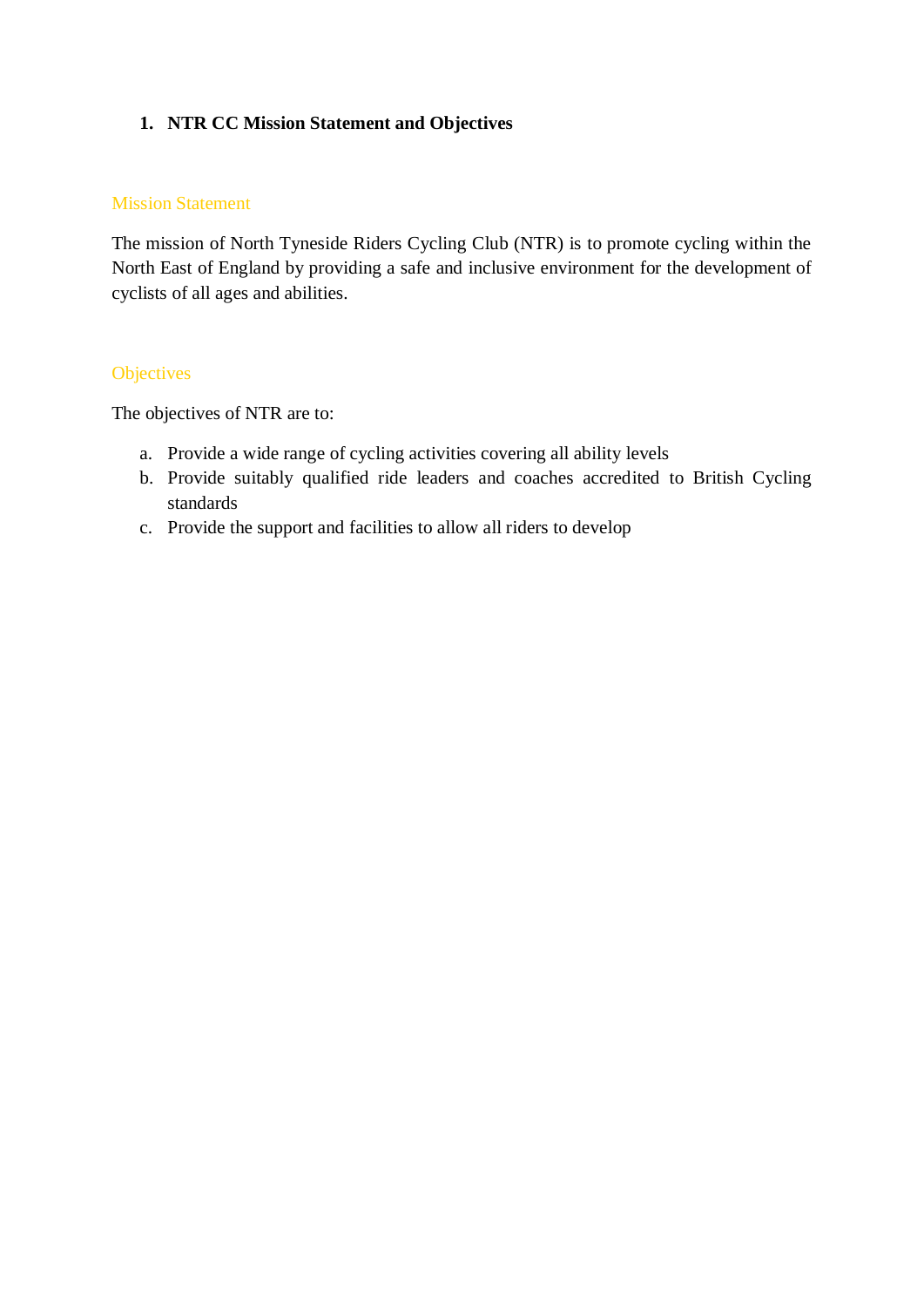## **2. Finances**

At the end of club financial year 2016 (March  $31<sup>st</sup>$  2017) NTR had 419 (69 juniors) paid up members. Total income from membership subs and junior sessions for 2016 was £6488.60. Further income for the club came from our sponsors Calibre (primary) contributing a further £1000 to our funds. The sponsorship deal was not renewed with Ringtons (secondary) during 2016. Total income for 2016 - £14806.89 including TT funds.

A copy of the club accounts has been issued to the club members through the NTR CC Facebook group. The accounts for 2015 were not audited as planned. An unaudited copy of the 2016 accounts will be published to the members through NTR CC Facebook page and will be published formally once audited.

Main areas of expenditure for 2016 can be summarised as:

| British Cycling 2017 Subs and Coaching Courses              | £3291     |          |
|-------------------------------------------------------------|-----------|----------|
| Website                                                     | £470      |          |
| CTT & N&DCA Fees (inc TT expenditure)                       | £2442.67  |          |
| Events Expenditure (exc CTT but inc Socials and Club trips) |           | £4066.73 |
| Total Expenditure 2016                                      | £12841.43 |          |
| Balance of funds carried forward to 2017 is                 | £8452.81. |          |

The club is in a very strong position financially and we are generating more income through weekly subs for junior coaching sessions.

The club account with Santander is working well. Hannah Baker will be added as a signatory in her position as Treasurer. Signatories for the account at the moment are Rob Bolton and Chris Dixon.

## **3. Club Website**

The club website was completed during 2015 and it has been a massive success since then. New members have continued to be recruited through visiting the site and many have commented on how they chose NTR due to the professional website and ease of use. The money spent on the website has been an investment well made. Maintenance of the website will continue with Fluid Wed Development for the foreseeable future. Response time from our provider has been excellent with all issues resolved the same day they are reported.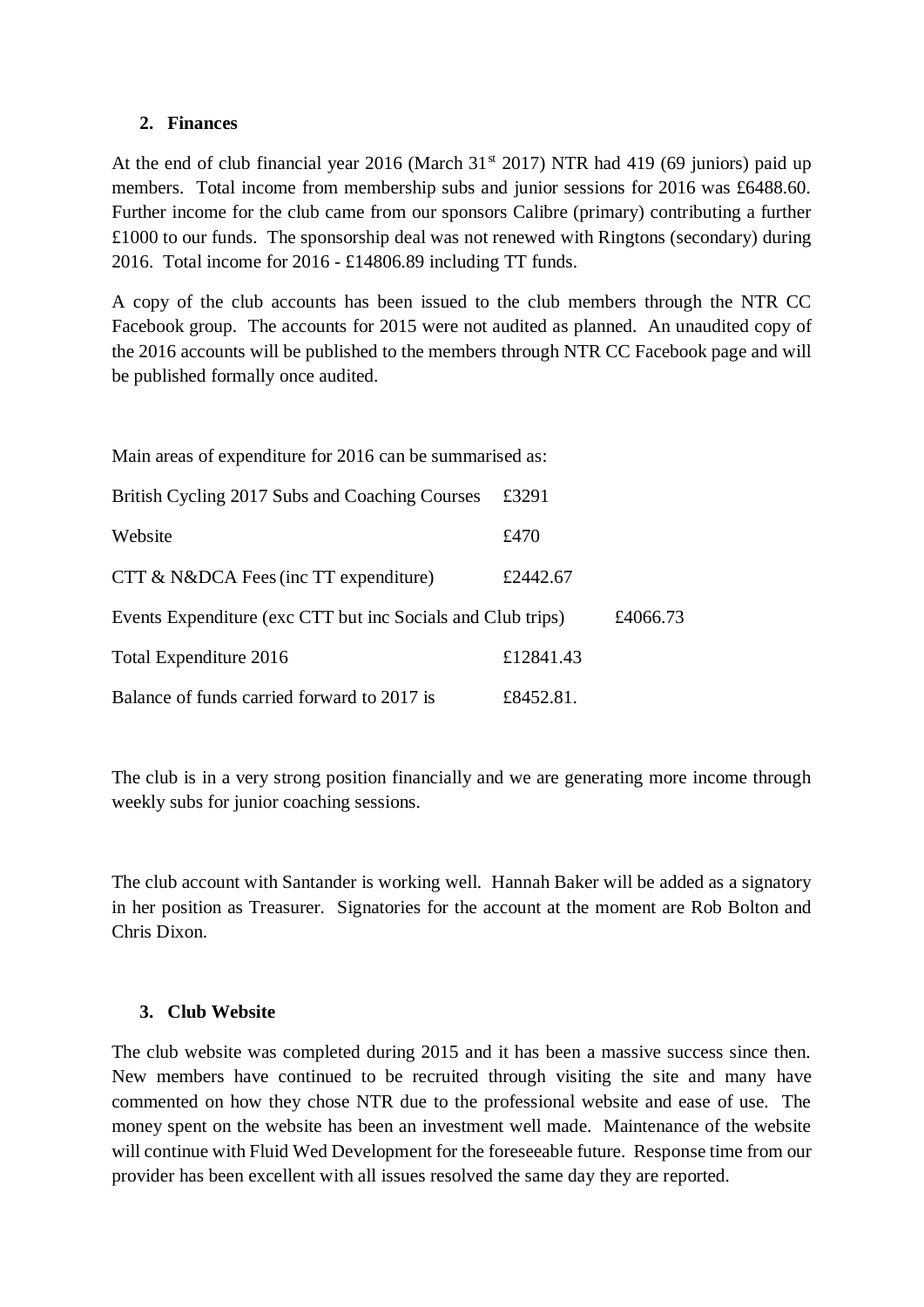## **4. Junior Membership**

The Junior section of NTR has continued to thrive during 2016 and has developed considerably. Numbers have continued to grow with sessions regularly attended by 20-30 children. The groups have been split up into 3 ability levels with individual coaches taking responsibility for each level. Team Wiggins is for under 7 years old or new inexperienced riders, this is headed up by Martin Kitching. Team BMC for over 7s and more experienced riders but who still have some development prior to racing, this is headed up by Chris Dixon and Hugh Roberts. Finally the Team Sky group is our development squad who are being coached in more advanced techniques for racing. Karl Faetz leads this group.

A new role of Juniors Activity Coordinator has been created as part of the Junior Committee. This role will involve planning of activities and arranging off site sessions for juniors and is an integral part of the Juniors team working alongside Welfare and Coaches to give a varied and exciting mix of activities. Dave Massie is keen to take up this role and is an excellent fit given that he has two children who are active members and is a teacher. One of the first tasks will be to arrange the meeting to set up the Junior Committee.

It is proposed that a Junior Committee will be created to help steer the direction in which we take the Junior section. The committee will consist of Head Coach Karl Faetz, Welfare Officers Karen Nelson and Graham Raftery, Chairman Chris Dixon and four Junior Ambassadors (two male and two female). Nominations are being taken for the Junior Ambassador roles from our membership. Voting will take place at the above meeting which is to be arranged.

The club has recently completed all the tasks required to achieve Clubmark status. Thanks to all involved in making this possible.

## What is Clubmark

Clubmark is the universally acknowledged cross sport accreditation scheme for community sports Clubs.

It stands for:

- Higher standards of welfare, equity, coaching and management in community sports Clubs
- Making sure the nation's sports Club infrastructure is safer, stronger and more successful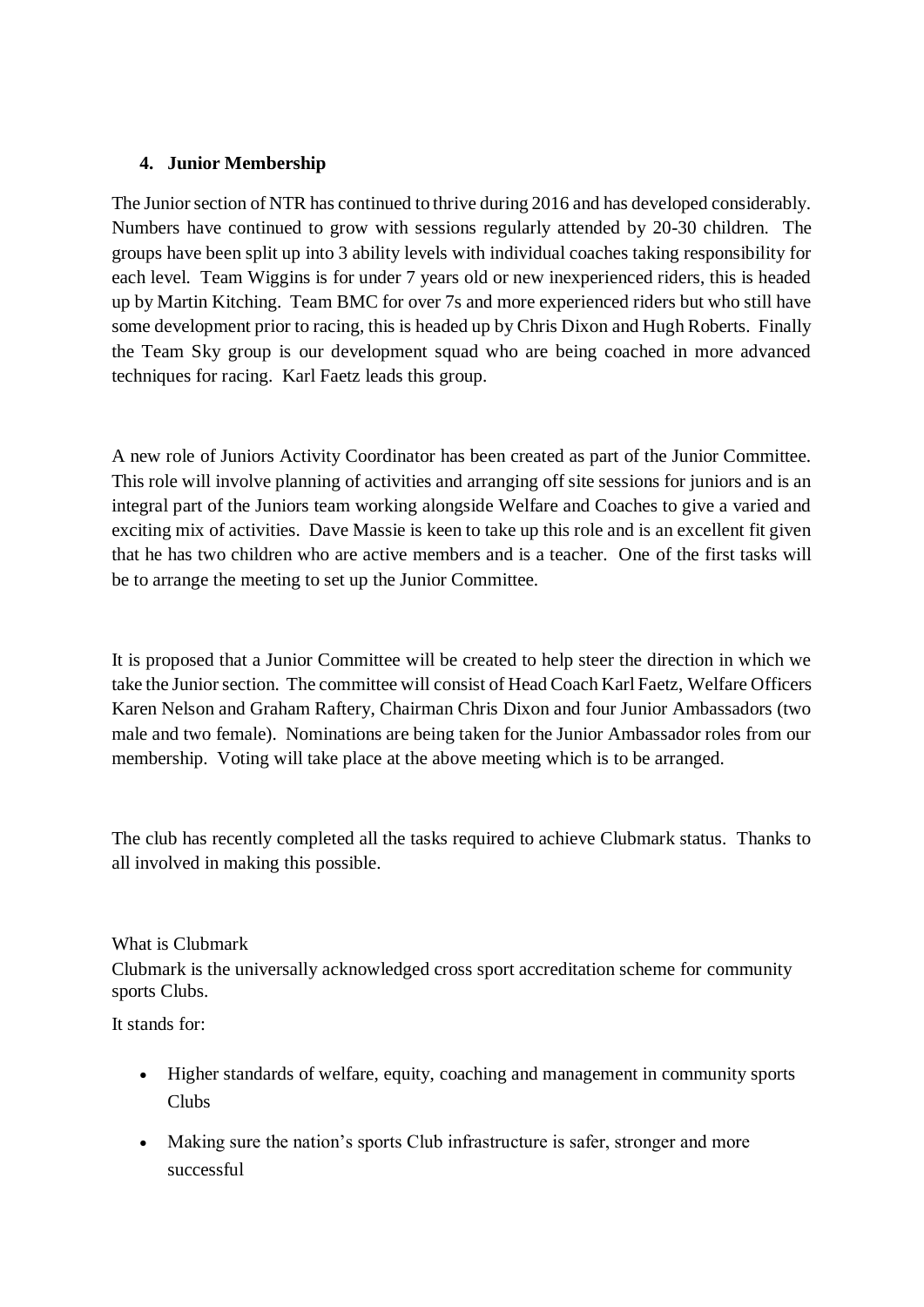It shows that a Club provides the right environment which ensures the welfare of members and encourages everyone to enjoy sport and stay involved throughout their lives.

An accredited Club is recognised as a safe, rewarding and fulfilling place for participants of all ages as well as helping parents and carers know that they're choosing the right Club for their young people.

The benefits of Clubmark are:

- The development of clear goals and objectives can be communicated to all Club members and the wider community. This highlights the Club's focus and ambition for the future and provides a solid foundation for all Clubs wishing to grow
- The analysis of the current workforce ensures all training is up to date and the Club is operating at its best
- Adopting more organised systems and structures will help the Club run more efficiently and effectively
- Addressing issues such as equity and child protection should increase parents confidence when choosing the correct Club for their child
- Updating policies, training and systems shows confidence and increased productivity. This in turn attracts schools and local authorities that must ensure quality and child friendly systems and procedures
- Clubmark will assist you to have strategies for recruitment of new members
- Some leisure operators and local authorities may give priority and at times discount to Clubmark accredited Clubs
- Clubmark provides recognition for high quality Clubs
- Members can be sure their club is a well-managed Club, striving to offer the best in coaching and sports development
- There are tangible benefits such as access to the [Active Kids](http://www.sportenglandclubmatters.com/club-mark/sainsburys-active-kids/) scheme where Clubs can apply for equipment

# **5. Women's Section**

Carrie Brookes took on the role of Women's Officer in 2015 and we have not looked back since. Our women's membership has continued to grow thanks to her enthusiasm and commitment to the role. We continue to have monthly Women's Coaching sessions put on at our Cobalt base delivered by our coaching team. Carrie has also been instrumental in setting up weekly Women's Race training nights with other clubs, boosting participation in regional racing. This is another huge success for our club and my thanks go to Carrie and the team for this.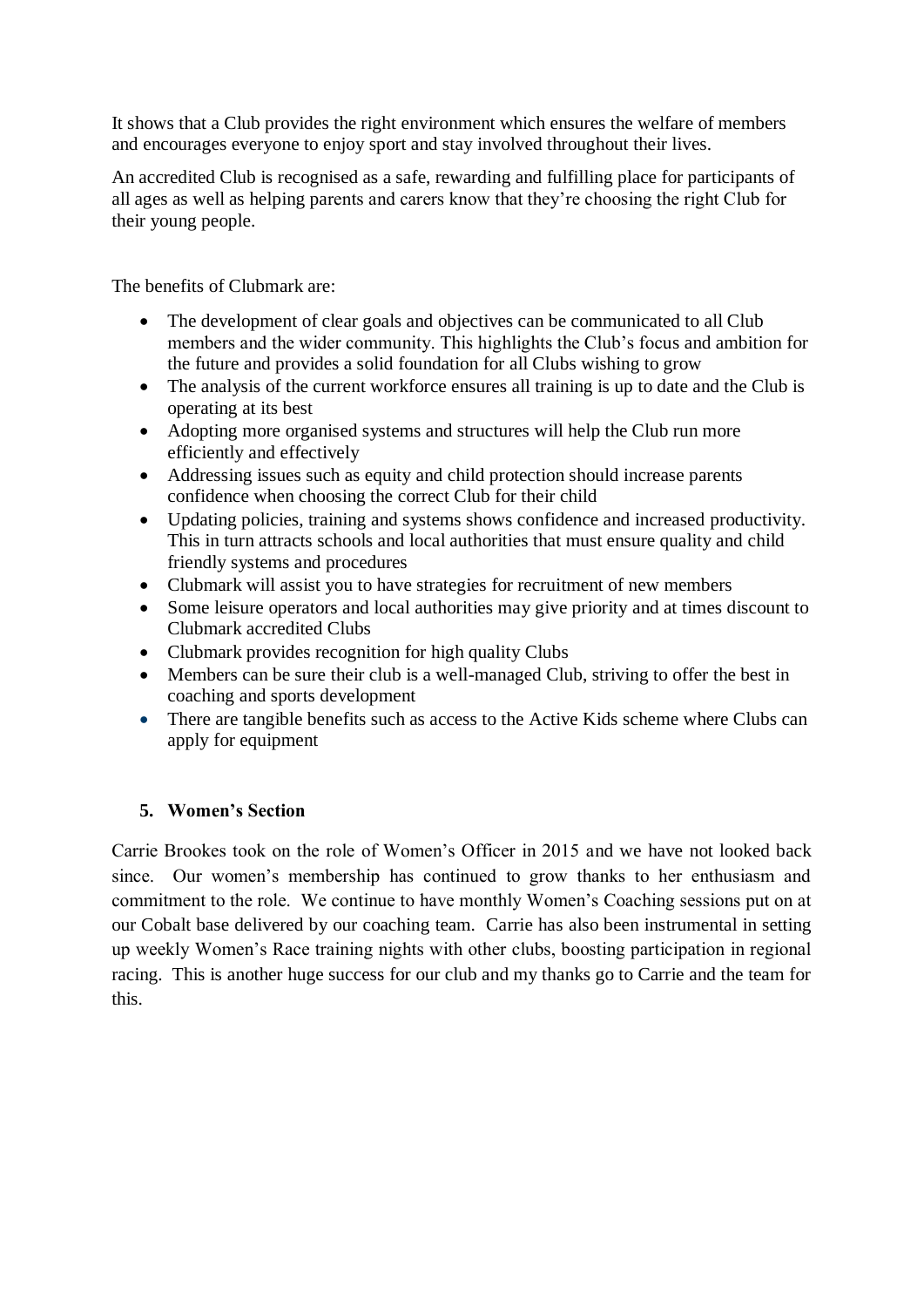## **6. Coaching**

Our team of coaches has been further increased over 2016. This has enabled us to put on more sessions for Juniors and Adults. Since the start of 2016 we have further strengthened our team by putting the following members through training:

Martin Kitching (level 2) Hugh Roberts (level 2) Chris Dixon (level 2) Gary Olive (level 1) Ian Gallon (level 1) Carl Brammer (level 1) Carrie Brookes (level 1)

There will be a further development of the team over the course of 2017 with discipline specific qualifications taken in CX, Road and MTB.

Funding for the training of coaches has been 50% covered by the Tony Blair Sports Foundation. All coaches have been put through First Aid training and all officers of the club will be put through DBS checks and have Safeguarding training over 2017.

## **7. NTR Race Team**

The NTR Race Team was kicked off in 2016 under the guidance of Simon Bussey. Many members participated in TTs, Crits, CX and MTB races with NTR finishing a very creditable 13<sup>th</sup> in the region despite only racing for a little over half the season. During 2016 Simon stood down from Race Secretary and was replaced by Gary Olive. So far in the 2017 season NTR has been one of the best represented clubs at Prissick. The target for 2017 is for NTR to finish in the top 10 in the region. To support this the club will provide a bigger budget and will restructure how the team is funded moving away from paying for riders' race licenses to subsidising race entry or contributing to travel costs. Gary is targeted with pulling together a Race Committee and then developing a Race Strategy and Budget for approval by the committee. The club will also work further to retain members of the race team as well as providing focused coaching to develop riders' technical skills and race craft.

## **8. Ride Calendar**

The ride calendar is now established and running well. The number of riders now taking part has continued to increase from where we were a year ago. Our range of rides for different abilities and number of active members is unrivalled across the region with NTR organised events taking place 6 out of 7 days per week. Murray McCheyne worked hard to develop this in 2016 but has now stepped aside. A new Club Captain will be voted for tonight with two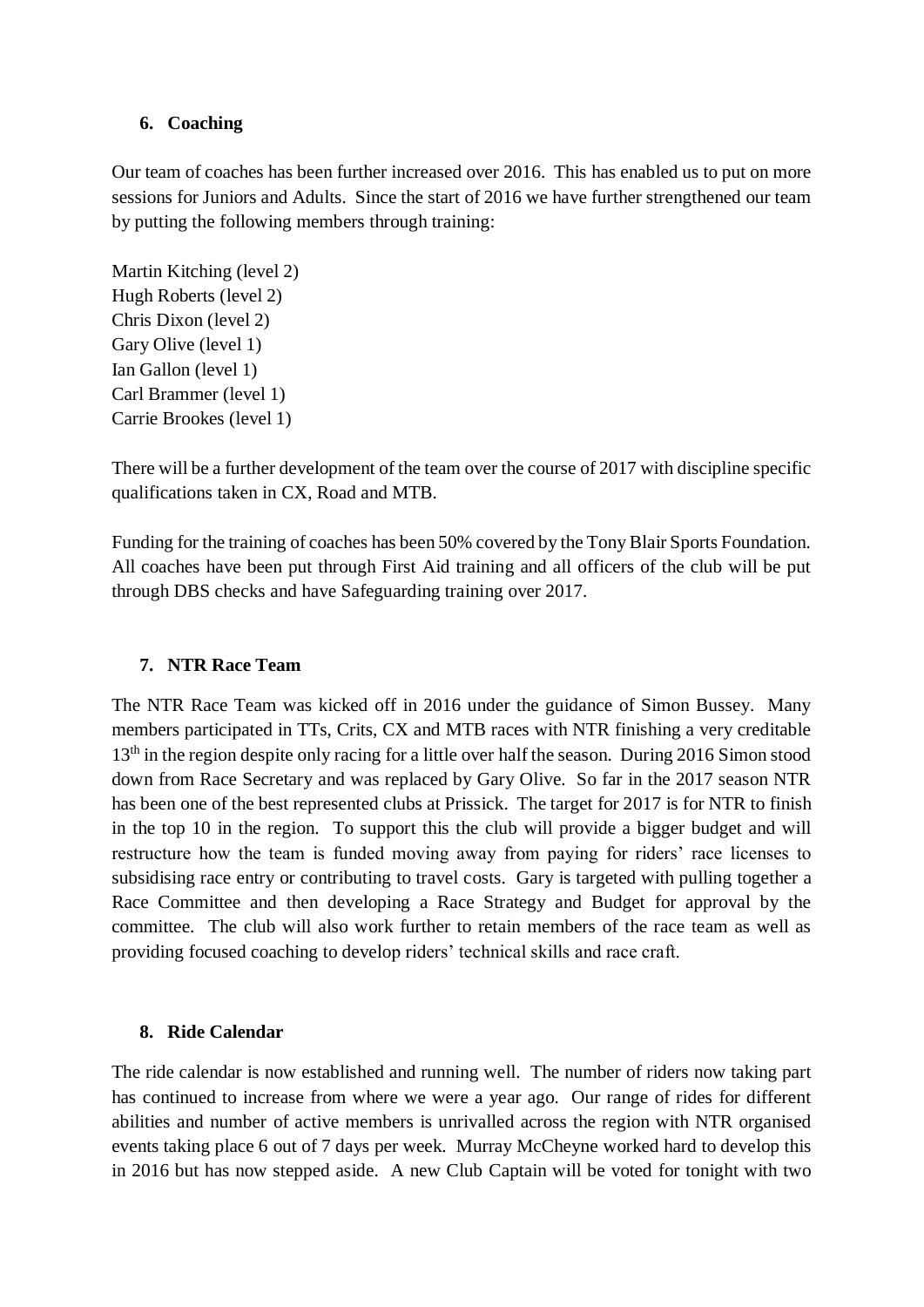Vice Captains also chosen to ensure focus on having a varied selection of rides for members on a weekly basis. Thanks goes to Murray for his contribution in the role.

## **9. Clothing**

David Fox took over from Stephen Drysdale seamlessly over 2015 running the NTR Clothing section. The range of items available through our main supplier Kalas is huge and there is a quality / price level for all our members. We expanded our offering to include some leisure wear (T-shirts and hoodies) through additional suppliers in the area. This has further developed over 2016 to include polo shirts, better quality hoodies, bobble hats, etc. David has stated his wish to pass this over to someone else to run during 2017. Andy Roberts has put himself forward for the role. David has provided a first class service while in post. The committee thanks David on behalf of the members for his contribution in the job.

## **10. Voting for 2017 Committee**

The following committee members have confirmed their candidacy for their current roles for 2017:

| Chairman                    | Chris Dixon           |
|-----------------------------|-----------------------|
| <b>Club Secretary</b>       | Chris Dixon           |
| <b>Membership Secretary</b> | Rob Bolton            |
| Treasurer                   | Hannah Baker          |
| <b>Welfare Officer</b>      | <b>Karen Nelson</b>   |
| <b>Welfare Officer</b>      | <b>Graham Raftery</b> |
| <b>Head Coach</b>           | Karl Faetz            |
| Women's Officer             | <b>Carrie Brookes</b> |
| Club Captain                | vacant                |
| Time Trial / Racing Sec.    | Gary Olive            |
| <b>Clothing Secretary</b>   | vacant                |
| Social Secretary            | Derek Billham         |